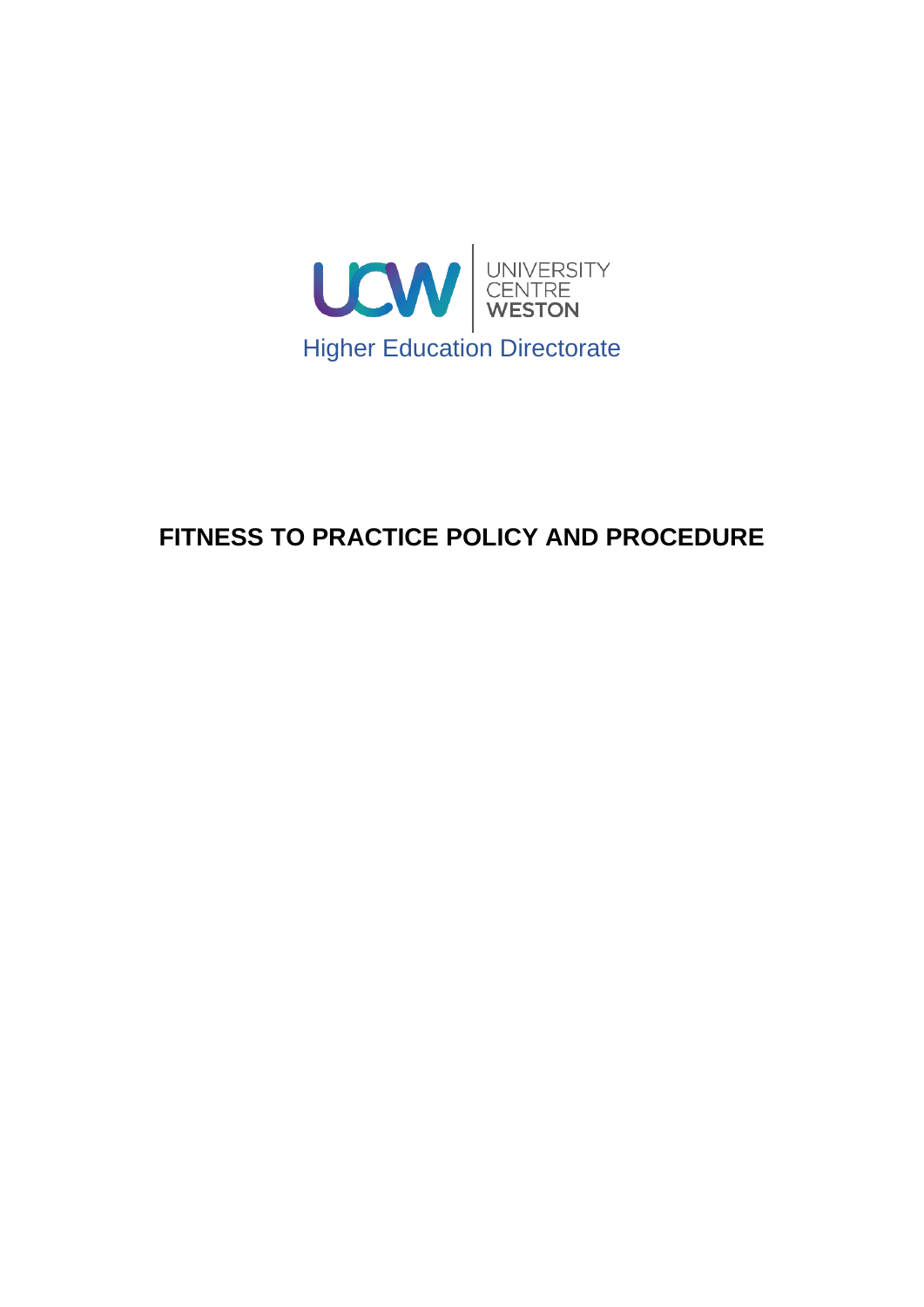# **CONTENTS**

#### **Change Control**

| Version:                      | 1.1                                                                 |  |
|-------------------------------|---------------------------------------------------------------------|--|
| Date approved by AQSC/HEDMT   | October 2021                                                        |  |
| Date approved by Students:    | November 2021                                                       |  |
| Date approved by CLB:         | November 2021                                                       |  |
| Date approved by Corporation: | N/a – Approval authority for operational policy<br>delegated to CLB |  |
| Name of policy holder:        | <b>HE Academic Registrar</b>                                        |  |
| Date issued:                  | November 2021                                                       |  |
| <b>Review date:</b>           | September 2024                                                      |  |

| <b>Version</b> | Type - New/Replacement/Review | <b>Date</b>    | <b>History</b>                                |
|----------------|-------------------------------|----------------|-----------------------------------------------|
| 1.0            | New                           | October 2018   | $N/a$ – new policy                            |
|                | Review                        | September 2021 | Reformatted to new template and minor<br>mods |

This Policy applies to University Centre Weston (UCW) and meets the requirements of the Office for Students (OfS), the Quality Assurance Agency (QAA), and the Revised UK Quality Code. Where required guidance from the Competition and Markets Authority (CMA) and the Office of the Independent Adjudicator (OIA) will be observed.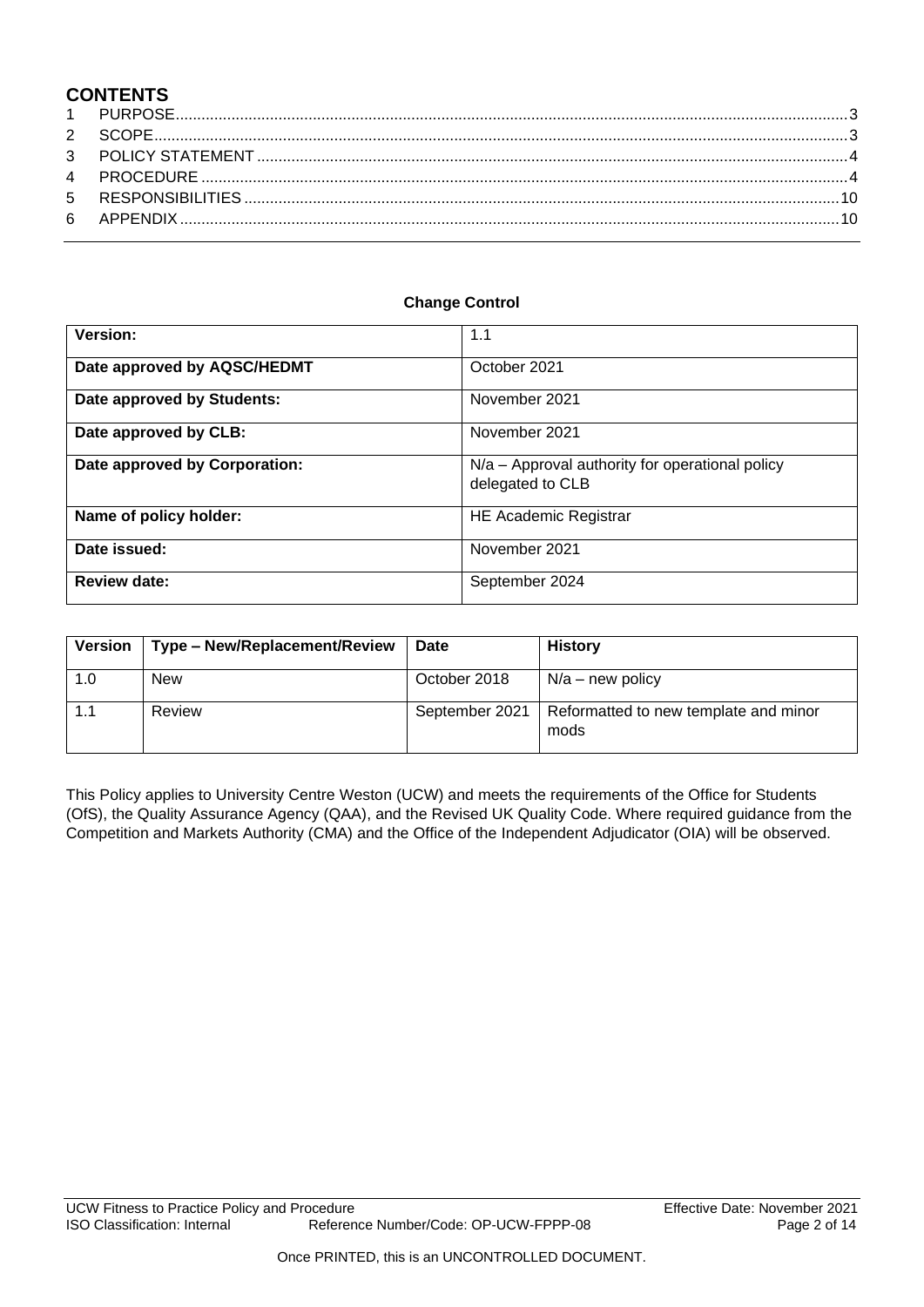# <span id="page-2-0"></span>**1 PURPOSE**

- 1.1 University Centre Weston (UCW) is committed to supporting its students and recognises the importance of a student's health and wellbeing in relation to their academic progress and student experience. In some courses at UCW, academic progress is linked to professional competency in practise. The courses are normally directed towards the achievement of professional competence and/ or a professional registration. UCW seeks to ensure that students on these courses comply with professional codes of conduct and professionalism, alongside meeting the academic elements of the course. UCW has an obligation to provide support so that students can fulfil their potential while studying on a course at UCW and this policy has been created to ensure that concerns about a student's professional suitability are acted upon promptly. UCW believes that early intervention in these matters will help to prevent the situation from becoming more serious, which will minimise distress for the students.
- 1.2 UCW needs to be satisfied that students admitted and undertaking such programmes are professionally suitable to do so, with reference to the standards of the particular profession and/or the requirements of any relevant professional, statutory or regulatory bodies. UCW's Admissions Policy sets out the arrangements for the admission of students with police warnings, cautions or convictions. Once students are enrolled at UCW they are subject to this Policy in the event that professional suitability concerns are raised.

# <span id="page-2-1"></span>**2 SCOPE**

- 2.1 The courses this policy applies to are listed at the end of this document.
- 2.2 Examples of where professional suitability may arise include (but are not limited to) instances where a student has or is suspected of having:
- health, mental health, emotional or inter-personal problems, which indicate a lack of insight and which gives rise to concerns about possible risk to self or others
- failed to comply with professional bodies in relation to professional suitability
- breaches of acceptable conduct (including those set out in UCW's Student Code of Conduct Policy), for example in connection with (but not limited to):
	- abuse or harassment, including through the use of social media
	- violent, aggressive or threatening behaviour (physical, verbal or other)
	- sexual misconduct
	- failure to treat others with dignity or respect, or to practise in a non-discriminatory way
	- dishonesty or untrustworthiness (such as the forging of documents or signatures)
	- activities which constitute a criminal offence
	- alcohol or substance abuse problems
	- anti‐social behaviour which adversely affects the normal operation of a work-based setting
	- failure to demonstrate an attitude or communication appropriate for individuals working in the profession concerned
	- breach of confidentiality
	- lack of communication and engagement with the programme team, including failures to respond to communications
	- inconsistent, unreliable or inappropriate behaviour in learning, study or work‐based settings
	- poor attendance at work‐based setting
	- inappropriate use of social media
- 2.3 Due to the nature of the courses this policy applies to, UCW may be concerned that the student's professional suitability may be, or may become, impaired in light of a suspicion that as a result:
	- a risk is posed to the student's own health, safety or wellbeing and/or that of others
	- the operation of the profession is or could be adversely affected
	- the work-based setting is or could be adversely affected
	- the profession or UCW may be undermined or brought into disrepute
- 2.4 UCW recognises that concerns regarding students' professional suitability may arise in a number of ways (e.g. as result of a disclosure made by the student, or from academic performance or conduct, or from issues raised by UCW staff, other students, health professionals or placement providers).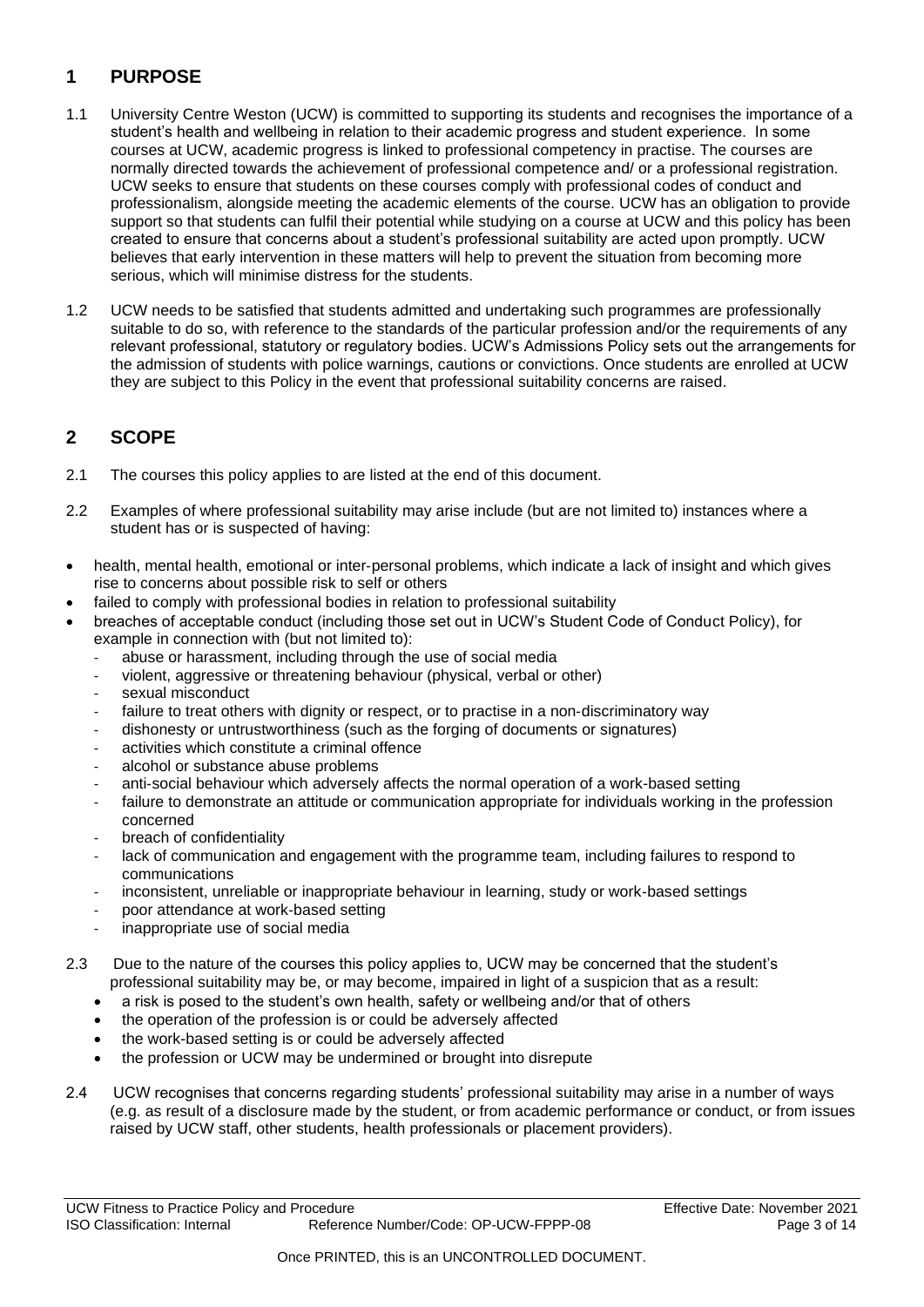- 2.5 UCW will consider and address concerns however they arise and will endeavour to take action to deal with concerns promptly and fairly. Staff to whom disclosures are made or concerns are raised are encouraged to consult with this policy or the Higher Education Academic Registry Team (HEART) for advice. UCW recognises that dealing with matters in a consistent manner is critical to ensuring that the relevant professional standards are maintained. A Cause for Concern Form (Appendix One) needs to be completed by the member of staff raising the concern.
- 2.6 If concerns are raised about a student's professional suitability, then it may be necessary to share information with external professionals (such as placement providers or community support agencies). UCW will always be mindful of the sensitive nature of the situation and its obligations under the General Data Protection Regulation (GDPR).

### <span id="page-3-0"></span>**3 POLICY STATEMENT**

- 3.1 The aims of this policy are to provide:
	- A transparent and practical procedural framework for students, prospective students and relevant staff at UCW
	- A basis for a consistent, transparent and sensitive approach.
- 3.2 This policy sets out how UCW will normally respond where a concern is raised regarding a student's professional suitability and the type of action that UCW may take to deal with the concern and the measures to support the student. This policy is not intended to deal with issues of assessing practice competencies, this falls within the relevant Academic Regulations.
- 3.3 This policy applies to students throughout their period of enrolment with UCW, both on and off campuses, and at all times.

# <span id="page-3-1"></span>**4 PROCEDURE**

4.1 Implementation of the Policy

4.1.1 In implementing this Procedure, UCW will always remain mindful of its duty of care and its obligations to students under the Equality Act 2010, including in appropriate cases its obligation to make reasonable adjustments. It will also remain mindful of the confidential and sensitive nature of fitness to practise matters and of its obligations under the General Data Protection Regulation (GDPR).

4.1.2 When dealing with students under this policy, UCW will consider what support and guidance may be offered to students. Students will be reminded of the support services provided by HEART and will be encouraged where appropriate to seek support from relevant external sources (e.g. GPs or external mental health services) as well as from sources with HEART and the wider Weston College Group.

### *4.2 Concerns about a student's health and wellbeing*

There may be times when a student's physical or mental health means that they pose a risk to themselves, or to others. For students following professional programmes, especially where the student's presentation gives rise to professional suitability concerns, this policy would apply.

4.2.1 In some cases, it might be deemed appropriate to manage health concerns through the UCW Fitness to Study Policy. The decision on the appropriate policy framework will be made jointly by the HE Academic Registrar/HE Specialist Support Manager and the relevant Programme or Curriculum Co-ordinator.

### *4.3 Conduct which may also be a criminal offence*

If a student's conduct may be in breach of the criminal law, UCW may, at its discretion, refer the matter to the Police. UCW may then delay taking action under this policy pending the outcome of any Police inquiry and/or criminal investigation/prosecution. UCW may then manage this process through the UCW Student Code of Conduct if a serious breech has occurred. UCW is not bound by the outcome of any criminal prosecution although it may at its discretion take any penalty imposed by a criminal court into consideration in determining any outcome to be imposed under this policy.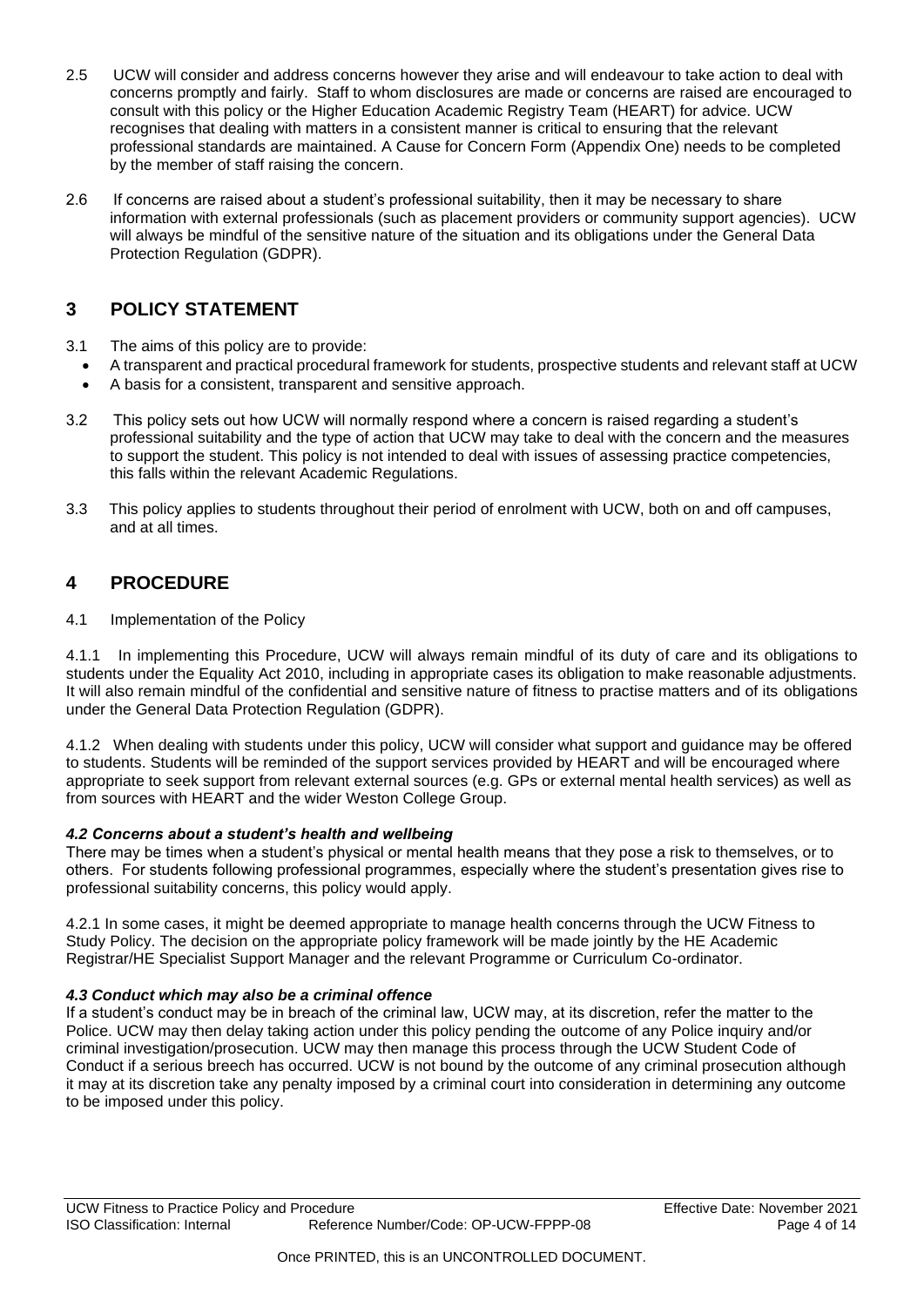- 4.4 The Fitness to Practise policy has three stages. Depending on the perceived and/or assessed severity of the situation and the nature of the professional suitability concern, action may be initiated at any stage. It is anticipated that most situations can be managed at Stage 1 or 2.
- 4.5 Students dealt with under this policy will be entitled at any stage to be accompanied and/or represented by one member of staff (a member of HEART for example), friend or relative. This is in addition to any health professional or support worker who may usually accompany the student. The role of this individual is to provide support to the student. It is not to advocate or represent the student. Should a student want third party representation then a Consent for Third Party Representation Form (Appendix Three) needs to be completed prior to the implantation of any Stage detailed within this policy.

#### **4.6 Stage 1: Informal Action**

4.6.1 Initial or minor concerns about a student's professional suitability will normally be dealt with under Stage 1. The Programme Co-ordinator or Curriculum Co-ordinator will inform the student that there is a concern about their professional suitability and the nature of the concern and that the matter is to be dealt with under Stage 1 of this policy. Concerns about professional suitability could be raised in a number of ways, such as a student's presentation or behaviour in lectures or within the wider UCW environment (library etc), conversations in tutorials, conversations with support staff or concerns raised by other students. A Cause for Concern form (Appendix One) will be completed by the Programme Co-ordinator or Curriculum Co-ordinator. The student will be given a copy of this policy and a meeting will be arranged to discuss the concern, the Welfare and Retention Lead, or the Welfare and Wellbeing Lead will be able to attend this meeting and will offer support to the student.

- 4.6.2 It is UCW's hope that this meeting is supportive and will involve a frank discussion about the concerns raised. The student will have the opportunity to express their views on the situation and it could be that an action plan is agreed, which may include on-going contact with either the Welfare and Retention Lead or the Welfare and Wellbeing Lead or referral could be made to an external specialist agency. An application for Mitigating Circumstances or Reasonable Adjustments could be made to enable the student to continue with their studies.
- 4.6.3 This meeting will normally include the following members of staff:
	- Programme Co-ordinator or Curriculum Co-ordinator (Chair)
	- Personal Tutor
	- The Welfare and Retention Lead/Welfare and Wellbeing Lead (to support the student)
	- Any other relevant members of academic staff (personal tutor/module lead/work-based learning assessor etc).
- 4.6.4 Following the meeting, the Programme Co-ordinator or Curriculum Co-ordinator will determine whether or not the student's professional suitability is compromised and any actions to be taken. Such actions may include (but are not limited to) one or more of the following outcomes:
	- no further action to be taken
	- the matter be referred to another Stage (including Stage 3)
	- issue a warning (verbal or written)
	- support arrangements and/or reasonable adjustments be put in place for the student
	- an action plan created (a template can be found in Appendix Two)
	- the matter be referred for consideration under another UCW process (the UCW Student Code of Conduct or the UCW Fitness to Study policy).
- 4.6.5 The student will be notified in writing (normally via email) within seven working days of the date of the meeting of the decision, with reasons, and any actions to be taken. A note of the outcome and any associated documentation (the action plan) will be uploaded to the student record system.
- 4.6.6 If the student is a Degree or Higher Apprentice, then it may be necessary to share the outcome of this meeting, and associated documentation, with the employer, ideally with the student's permission. It is hoped that this will allow any additional support measures to be mirrored by the employer.
- 4.6.7 It is hoped that most cases can be resolved at this stage and that students will respond positively to, and cooperate fully, with the process and take advantage of the support available. A review period will be agreed, and a meeting scheduled to review the progress made by the student and to address the concerns raised.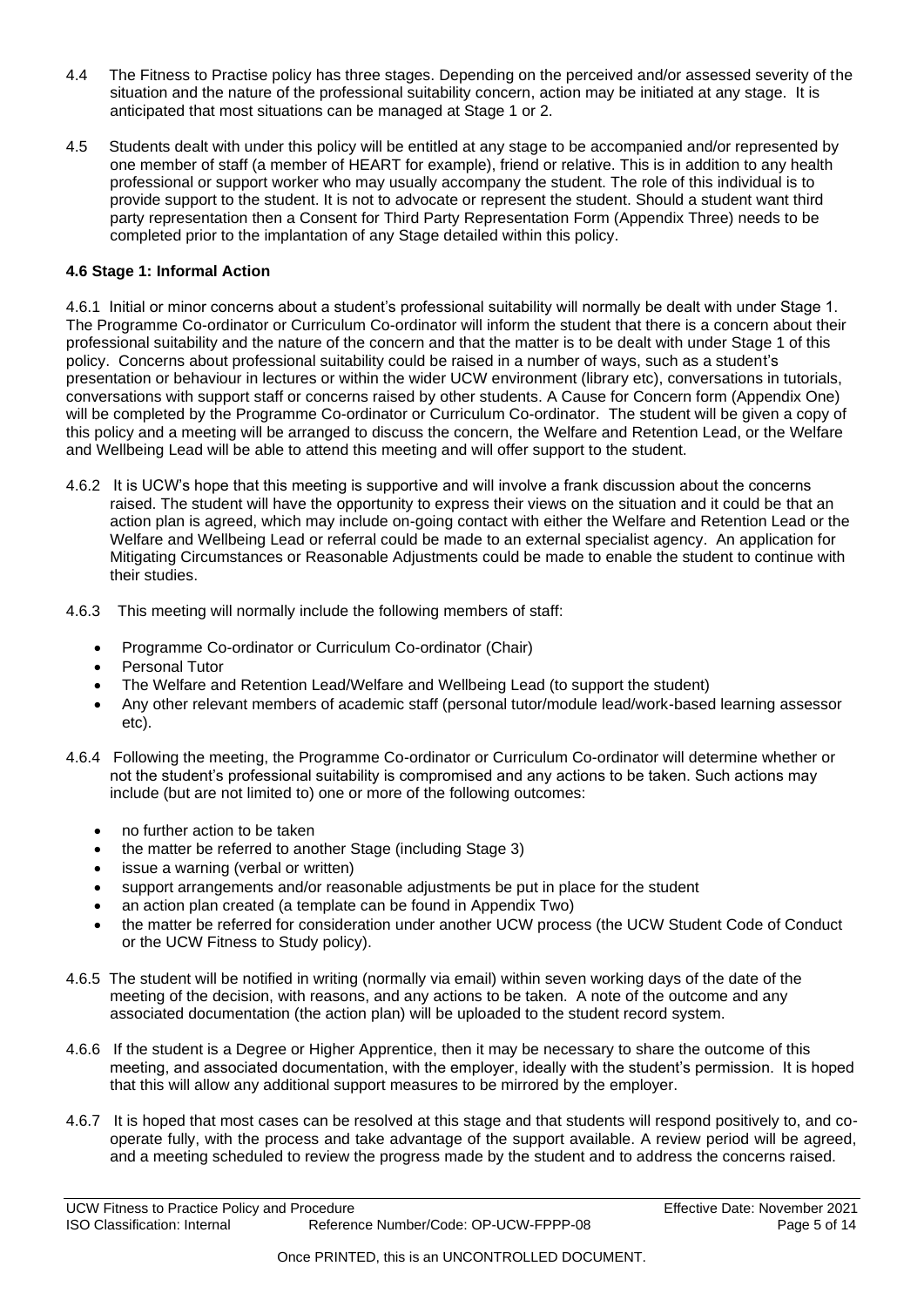4.6.8 Further review meetings may be arranged in order to further monitor progress and to ensure access to all appropriate support continues.

#### **4.7 Stage 2: Formal Action**

- 4.7.1 Serious or repeated concerns about a student's professional suitability will normally be dealt with under Stage 2. The Subject Area Manager will complete the Cause for Concern form and then inform the student in writing (normally via email) that there is a concern about their professional suitability and the nature of the concern and that the matter is to be dealt with under Stage 2. The student will be given a copy of this policy and a meeting will be arranged to discuss the concern. The student will normally be given at least five working days' notice of the meeting and will be provided with the Cause of Concern form ahead of the meeting.
- 4.7.2 The Subject Area Manager may invite other staff members to attend the meeting and may consult with and seek information from other persons in order to deal with the matter and to provide support to the student. Records of previous meetings under this policy and any action plans may be available at the meeting. The Welfare and Retention Lead, or the Welfare and Wellbeing Lead, will be able to attend this meeting and will offer support to the student

#### 4.7.3 This meeting will include the following members of staff:

- Subject Area Manager
- Programme Co-ordinator or Curriculum Co-ordinator
- HE Academic Registrar and/or the HE Specialist Support Manager
- Work Based Assessor or Module Lead
- Representation from the placement provider or employer (if appropriate)
- The Welfare and Retention Lead/Welfare and Wellbeing Lead (to support the student)
- 4.7.4 As with Stage 1, the student will have the opportunity to express their views on the situation and it could be that an action plan is agreed, which may include on-going contact with the Welfare and Retention Lead and/or the Welfare and Wellbeing Lead, or a referral to an internal or external specialist agency. Special academic conditions may also be agreed (mitigating circumstances or Reasonable Adjustments), to enable the student to continue with their studies.
- 4.7.5 Following the meeting, the Subject Area Manager along with the HE Academic Registrar/HE Specialist Support Manager, will determine whether the student's professional suitability is compromised and any actions to be taken. Such actions may include (but are not limited to) one or more of the following outcomes:
	- no further action to be taken
	- support arrangements and/or reasonable adjustments be put in place for the student
	- an action plan created
	- issue a warning (written)
	- the matter be referred to another Stage
	- the matter be referred for consideration under another UCW process (the UCW Student Code of Conduct or the UCW Fitness to Study policy).
- 4.7.6 The student will be notified in writing (normally via email) within seven working days of the date of the meeting of the decision, with reasons, and any actions to be taken. A note of the outcome and any associated documentation (the action plan) will be uploaded to the student record system.
- 4.7.7 If the student is a Degree or Higher Apprentice, then it may be necessary to share the outcome of this meeting, and associated documentation, with the employer, ideally with the student's permission. It is hoped that this will allow any additional support measures to be mirrored by the employer.
- 4.7.8 A review period will be agreed, and a meeting scheduled to review the progress made by the student and to address the concerns raised. Further review meetings may be arranged to further monitor progress and to ensure access to all appropriate support continues. Should the student not adhere to the recommendations of the action plan, or choose not to attend the progress meetings, then Stage 3 of the Fitness to Study Policy will be initiated.

#### **4.8 Stage 3: Final Review**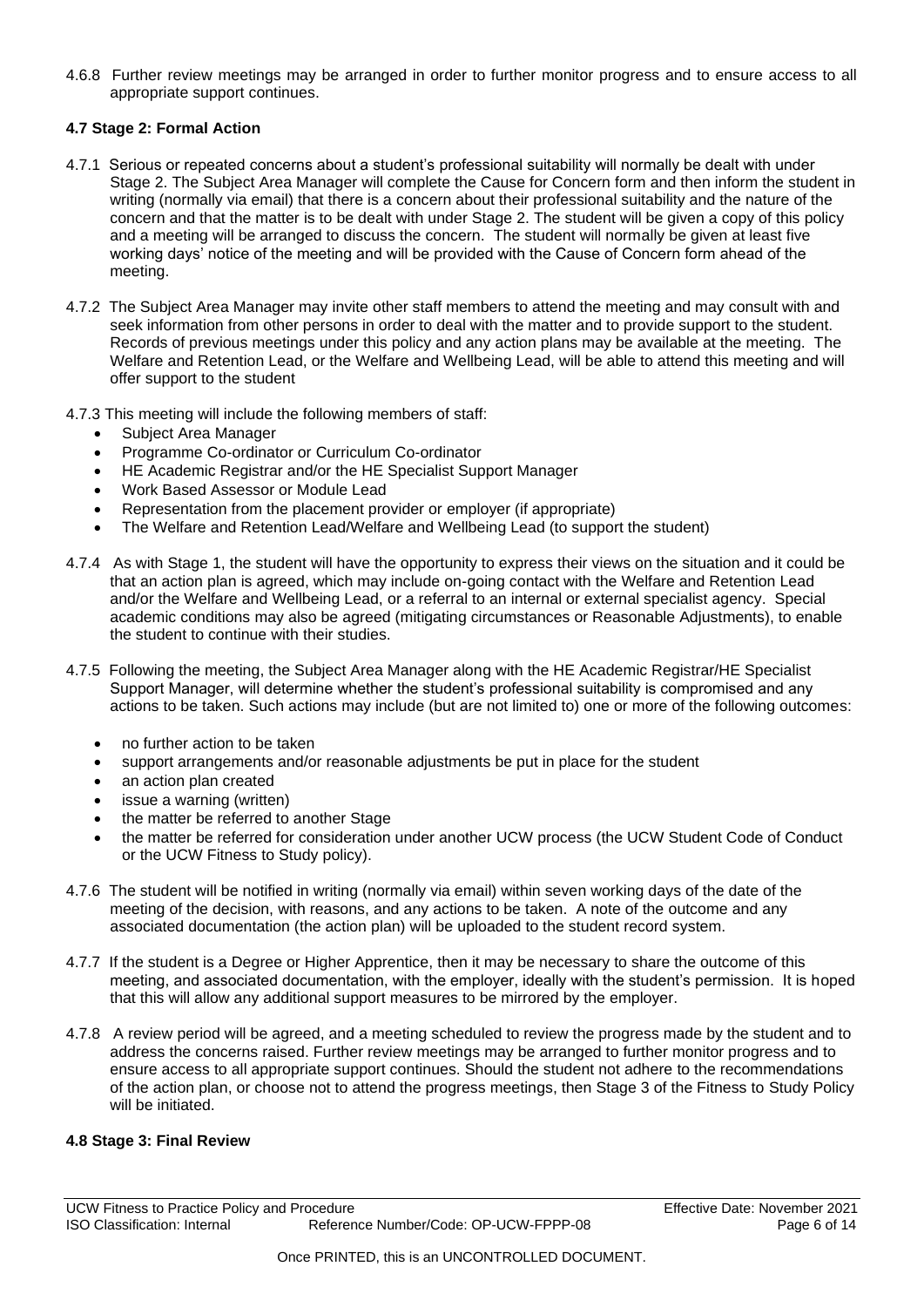- 4.8.1 Critical and/or persistent or cumulative concerns about a student's professional suitability will normally be dealt with under Stage 3 in this policy. It is important to note that in some cases, it may be necessary to take a concern about professional suitability immediately to Stage 3.
- 4.8.2 The student will be informed in writing (by the Chair of the Professional Suitability Panel) that there is a concern about their professional suitability and that the matter is to be dealt with under Stage 3. The student will be given a copy of this policy, the Cause for Concern form (created by the Programme Co-ordinator or Curriculum Co-ordinator) and invited to a Professional Suitability hearing. The Welfare and Retention Lead, or the Welfare and Wellbeing Lead, will make contact at this point to provide support to the student before, during and after the hearing.
- 4.8.3 The student will be invited to a hearing before a Professional Suitability Panel. At least ten working days in advance of the hearing the student will normally be given in writing:
	- notice of the date, time and place of the hearing
	- details of the professional suitability concern
	- details of the members of staff attending the hearing
	- a reminder of the right to be accompanied and/or represented at the hearing
	- a reminder of the support available (from the Welfare and Retention Lead or the Welfare and Wellbeing Lead)
- 4.8.4 The student may submit to the Chair, at least five working days in advance of the hearing date, a written statement in response to the concern to be considered at the hearing. Notice of any witnesses to be called by the student must be given in writing to the Chair at least two working days in advance of the date of the hearing, together with a written statement of the contribution that each witness will make.
- 4.8.5 A Professional Suitability Panel will be convened by the HE Academic Registrar and will normally consist of:
	- the Head of Faculty for the subject area (Chair of the Panel)
	- HE Academic Registrar
	- HE Specialist Support Manager
	- a member of staff from the HE Directorate (acting as a neutral observer)
	- Programme Co-ordinator or Curriculum Co-ordinator
	- External Professional (if appropriate)
	- Placement Provider or Employer (if appropriate)

and

- The Welfare and Retention Lead/Welfare and Wellbeing Lead (to support the student)
- a Minute Taker

4.8.6 A sample agenda for a Professional Suitability Panel is provided in Appendix Three.

- 4.8.7 The member of the Professional Suitability Panel members will be impartial and will have not normally had prior involvement in the case (although sometimes this may be unavoidable). Two thirds of the panel need to be present before the meeting can take place.
- 4.8.8 A senior member of the HE Directorate will act as a neutral observer at the panel hearing and will provide advice and guidance on procedure. A note‐taker may also attend the hearing. The Chair of the panel hearing will be identified to the student in advance of the hearing taking place.

4.8.9 Whilst the order and procedure to be followed at a hearing before a Professional Suitability Panel will be at the discretion of the Chair; the following will normally occur:

- the professional suitability concern and the evidence in support of the concern will be discussed
- witnesses may be called upon
- the student will present their case
- the members of the Professional Suitability Panel may question any witness at any time during the hearing and may recall them at any time.
- 4.8.10 The Chair may adjourn or postpone the hearing where it is reasonable to do so. The Professional Suitability Panel may ask for specific enquiries to be undertaken, additional witnesses to be called and/or additional information to be presented. Minutes will be taken of the proceedings.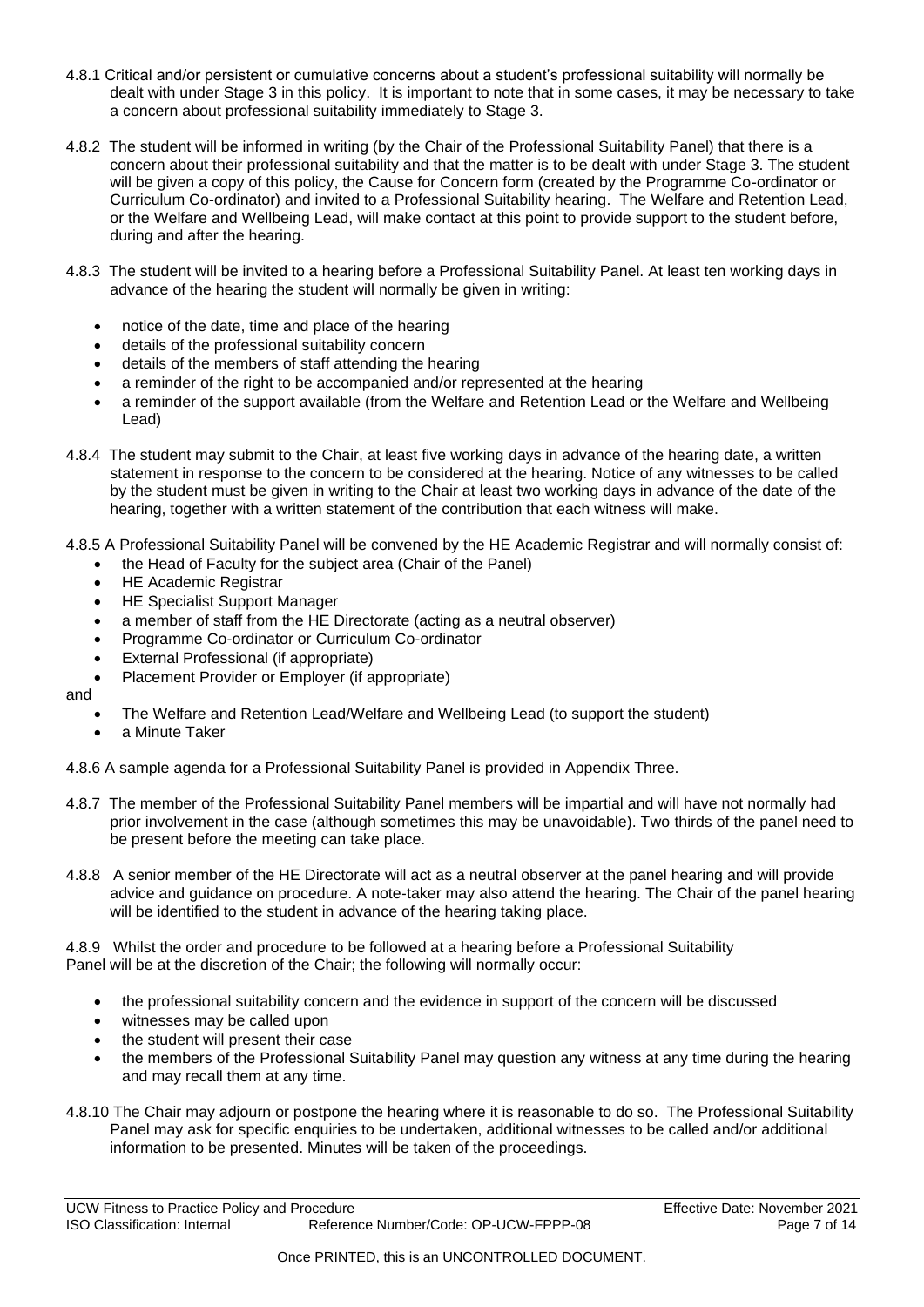- 4.8.11 The Professional Suitability Panel will retire in private to deliberate. The neutral observer may retire with the Panel in order to provide procedural advice but will play no part in the Panel's decision‐making. Matters will be determined by the Professional Suitability Panel on the balance of probabilities. If a consensus of decision is not achieved, the Chair will have the casting vote.
- 4.8.12 The Professional Suitability Panel will determine whether or not the student's professional suitability is impaired, or may become impaired, and any actions to be taken.

4.8.13 Such actions may include (but are not limited to) one or more of the following outcomes:

- no action be taken
- support arrangements and/or reasonable adjustments be put in place for the student
- an action plan be drawn up
- the matter be referred for consideration under another UCW process (the UCW Student Code of Conduct or the UCW Fitness to Study policy)
- a written warning be given to the student
- the student be withdrawn from placement or other work‐based activity or related learning activity
- a recommendation be made to the awarding body that a professional award is withheld or withdrawn
- a recommendation be made that the student be suspended from the programme for a specified period of time (with conditions that details the basis of returning to study and the support available)
- a recommendation that the student transfer to another course at the partner university
- a recommendation be made that the student be excluded from UCW
- a recommendation be made that the student be excluded from UCW and not be permitted readmission on a professional programme in the future
- 4.8.14 The student will be notified in writing normally within seven working days of the date of the hearing of the decision of the Professional Suitability Panel, with reasons, and any actions to be taken. The hearing (and any subsequent meeting held to review progress and/or to provide additional support) will be formally recorded with one copy sent to the student, one copy sent to the placement provider or employer, and one copy uploaded to the student record system.
- 4.8.15 Should a student be unwilling or unable to participate at any level of this policy or to attend a meeting, UCW may nonetheless follow this procedure where it is reasonable to do so. The panel, where it is reasonable to do so, may deal with issues on the basis of written reports and/or statements in the absence of the student and/or their representative.
- 4.8.16 UCW will discuss the decision of the Professional Suitability Panel hearing with the relevant partner university to ensure they are in agreement. They will also be informed if a student is returning to study, thus minimising the need for the student to inform their partner university of the situation.

#### **4.9 Appeals**

- 4.9.1 Students may raise a written appeal against the outcome of Stages 2 and 3 of this policy within ten working days of the date of the notification on one or more of the following grounds:
	- UCW has failed to follow its own Fitness to Practise Policy.
	- The decision is unreasonable.
	- The student has new information/evidence which was not reasonably available before.
- 4.9.2 The Director of Higher Education will consider the appeal submission and determine whether there are valid grounds to appeal.
- 4.9.3 Where valid grounds have been determined, the student will be invited to submit additional evidence within a specified timeframe for further consideration by the Director of Higher Education. The evidence provided will be considered and they will determine an appeal against suspension or expulsion. One of the following decisions will be made:
	- Dismiss the appeal; or
	- Uphold the appeal, and:
	- Refer the matter back to an earlier level of this Procedure for reconsideration, e.g., if the correct process had not been followed; or
	- Refer the matter back to an earlier level of this Procedure for fresh reconsideration, e.g., if new information or evidence was made available; or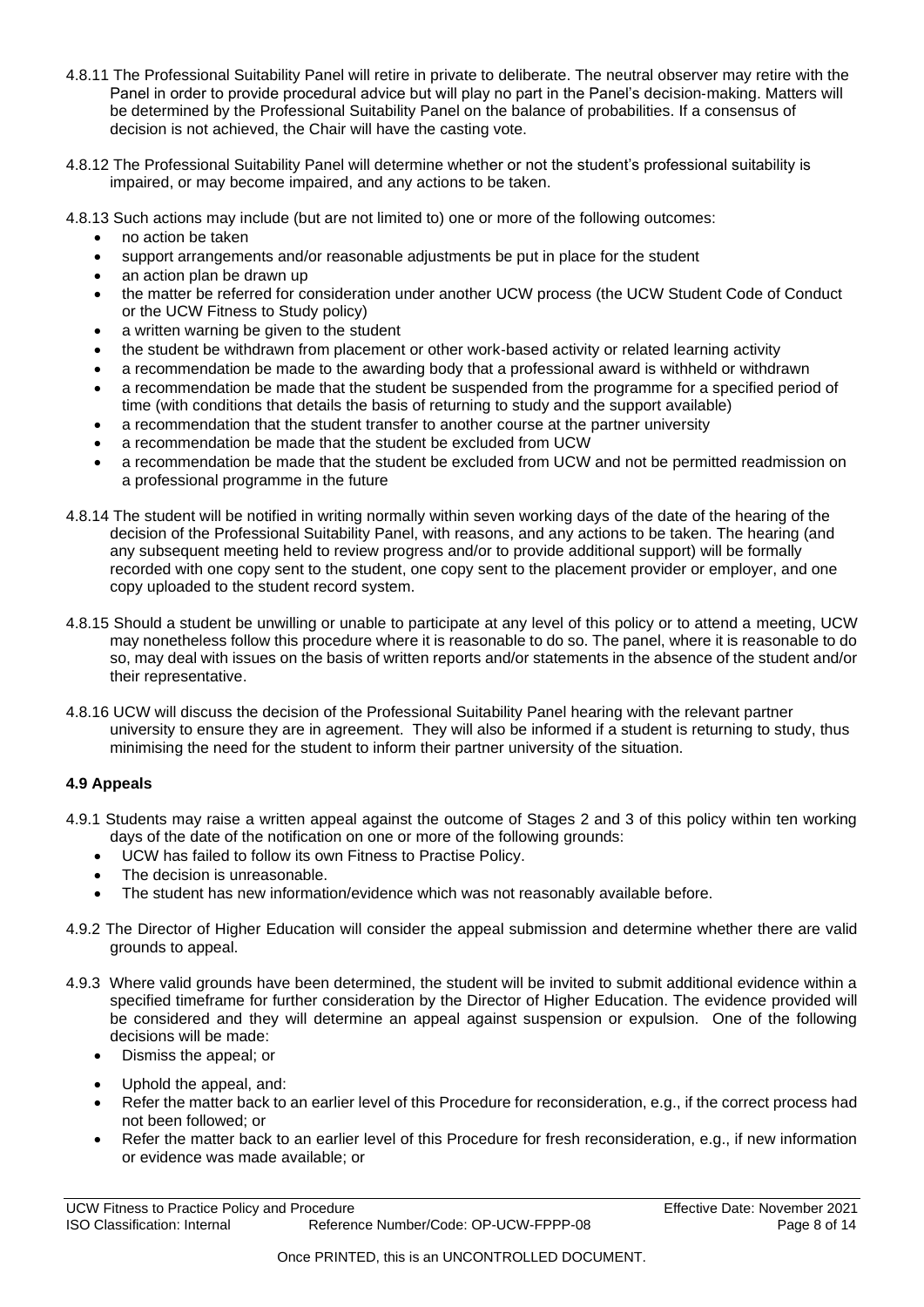- Impose an alternative sanction.
- 4.9.4 The outcome of the appeal will be notified to the student in writing together with reasons within seven working days of determination of the appeal. This decision is final and will conclude this procedure. A 'Completion of Procedures' letter will be issued to the student. Further information on procedures for external and independent review can be obtained from the Office of the Independent Adjudicator for Higher Education website [\(www.oiahe.org.uk\)](http://www.oiahe.org.uk/).

#### **4.10 Return to Study**

- 4.10.1 Should the sanction imposed on a student require them to suspend their studies, there is a process that must be following for returning to study at UCW. A request to return to study must be made in writing to the HE Academic Registrar. Each student's case will vary depending upon the context and specific circumstances. In each case, however, a return to study by a student will be dependent upon the student satisfying the HE Academic Registrar that they have complied with any conditions placed upon their return (if applicable).
- 4.10.2 Normally the student will be invited to meet with the HE Academic Registrar and the HE Specialist Support Manager to consider the request to return to study. The student may be required to produce satisfactory medical and/or other evidence of their fitness to study/practise (for example, a psychiatrist's report or GP letter) from recognised professionals who have sufficient knowledge of the student, the demands of higher education, and the student's intended programme of study to give an informed opinion. The student's employer or placement provider will also be consulted about this return to studies.
- 4.10.3 The Director of Higher Education will the determine whether to permit the student to return to study. In reaching their decision, they may consult with relevant staff and/or external professionals. They may impose conditions upon any return to study (for example, relating to the student's conduct, any support they should seek or academic progress). The student will be notified in writing, with reasons, normally within ten working days of the student's written request to return to study. If the request is turned down, the letter will include information on the process of re-application for a return to study (if appropriate). The decision of the Director of Higher Education is final.
- 4.10.4 UCW will work collaboratively with the student in respect of any support arrangements put in place for a return to study. Before or on their return, the student will be invited to attend a Return to Study Meeting with appropriate members of academic staff (e.g., the Course Co-ordinator), HEART and a representative from the employer (if applicable). At the Return to Study Meeting, an action plan will be drawn up to support the student's successful transition back to study. The action plan will detail any conditions imposed and any support identified in respect of the student's return. The action plan will include a timetable for any review meetings which have been deemed necessary to assist the student's successful return to study. If conditions are attached, failure to comply will lead to further Fitness to Practise procedures under Stage 3. The student will be sent a summary of the Return to Study Meeting and a copy of the action plan, normally within five working days of the meeting.

#### **4.11 Working with Workplace Providers**

#### *4.11.1 Concerns about a Work Placement Provider*

If UCW is concerned about the quality of a placement provider or its services, appropriate UCW staff will raise their concerns with senior staff in the workplace, or external agencies if appropriate. However, if change is not implemented and UCW feels the benefit to students is compromised then additional action will be taken. In these circumstances UCW reserves the right to remove students from the placement.

4.11.2 Where this happens UCW would work with the students to support them in finding an alternative provider. If a student is employed and their role forms an integral part of their programme, but UCW has serious concerns about the employer and experiences students are exposed to, UCW reserves the right to refuse progression to subsequent years of study or fail placement elements of the programme. This would be in extreme circumstances where UCW believes students' ability to implement best practise would be limited or restricted or vulnerable services users were at risk. This would be shared with the student at the earliest possibility in order to enable them to seek alternative employment.

4.11.3 Whilst UCW would try and assist a student in this situation and provide support, it is not duty bound to provide an appropriate work placement or setting, this responsibility lies with the student.

#### *4.12 Concerns about a student*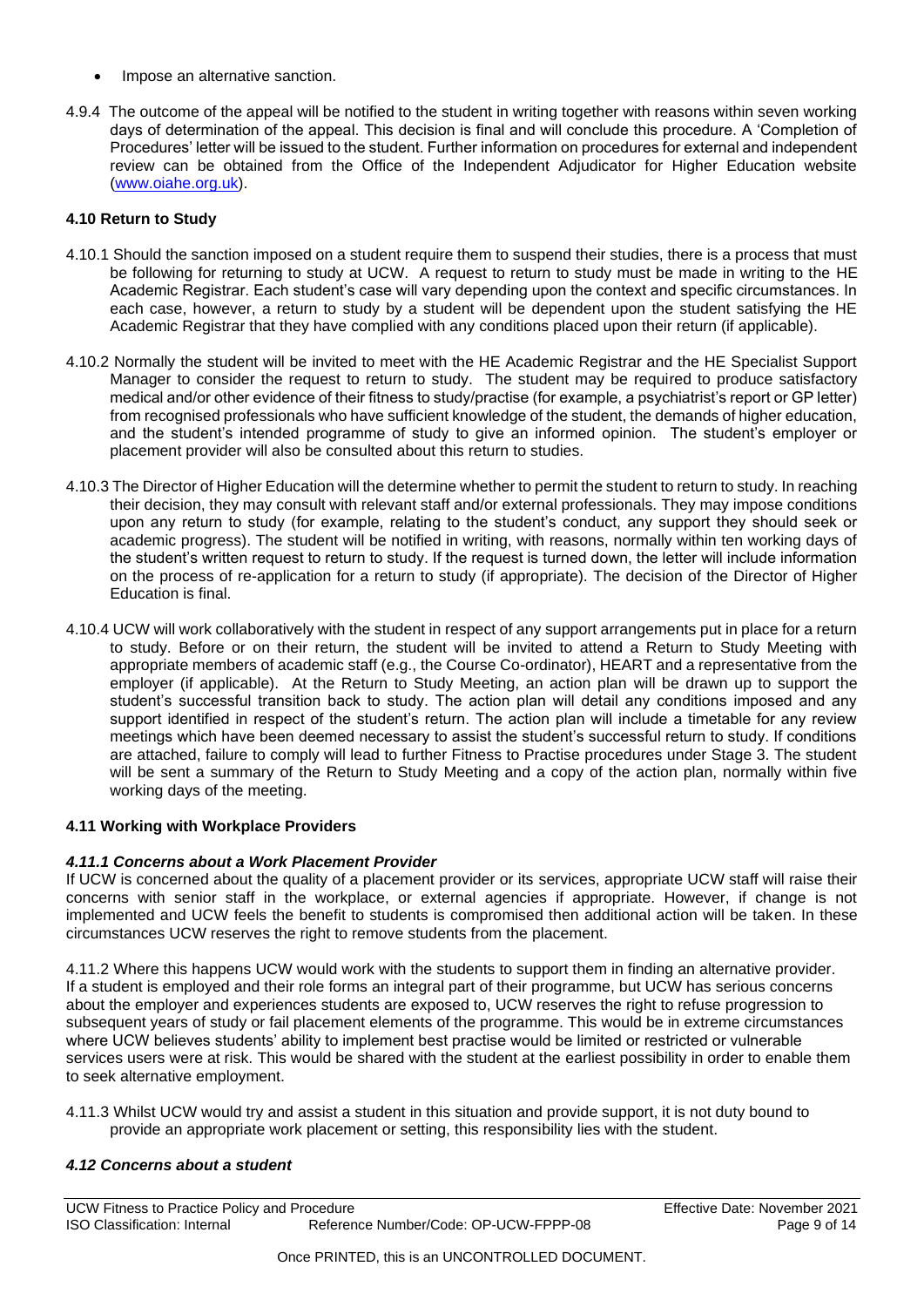4.12.1 Concerns about a student's professional suitability would be shared with workplace providers with the intention of safeguarding service users and students, whilst also ensuring agreed actions plans or reasonable adjustments can be mirrored in the work placement.

#### **4.13 Applicable Courses**

List of courses this Fitness to Practise Policy applies to:

FdSc Counselling BSc Counselling BSc Digital and Technology Solutions FdA Early Childhood Studies FdA Early Years BA Early Years Education FdSc / BEng Engineering (all pathways) FdSc Health & Social Care Practice FdA Inclusive Practice FdSc Integrated Mental Health & Social Care BSc Public and Environmental Health This Policy and Procedure does not apply to the Nursing Associate Programme *(students on this programme should refer to their Handbook and contact a UWE Student Advisor for further information and guidance).* 

### <span id="page-9-0"></span>**5 RESPONSIBILITIES**

5.1 This Policy will be reviewed in September 2024.

### **Records management**

5.2 Staff must maintain all records relevant to administering this policy and procedure using the Weston College (ISO) recordkeeping system.

### <span id="page-9-1"></span>**6 APPENDIX**

- 1. Cause of Concern Form
- 2. Template Action Plan
- 3. Consent for third party representation form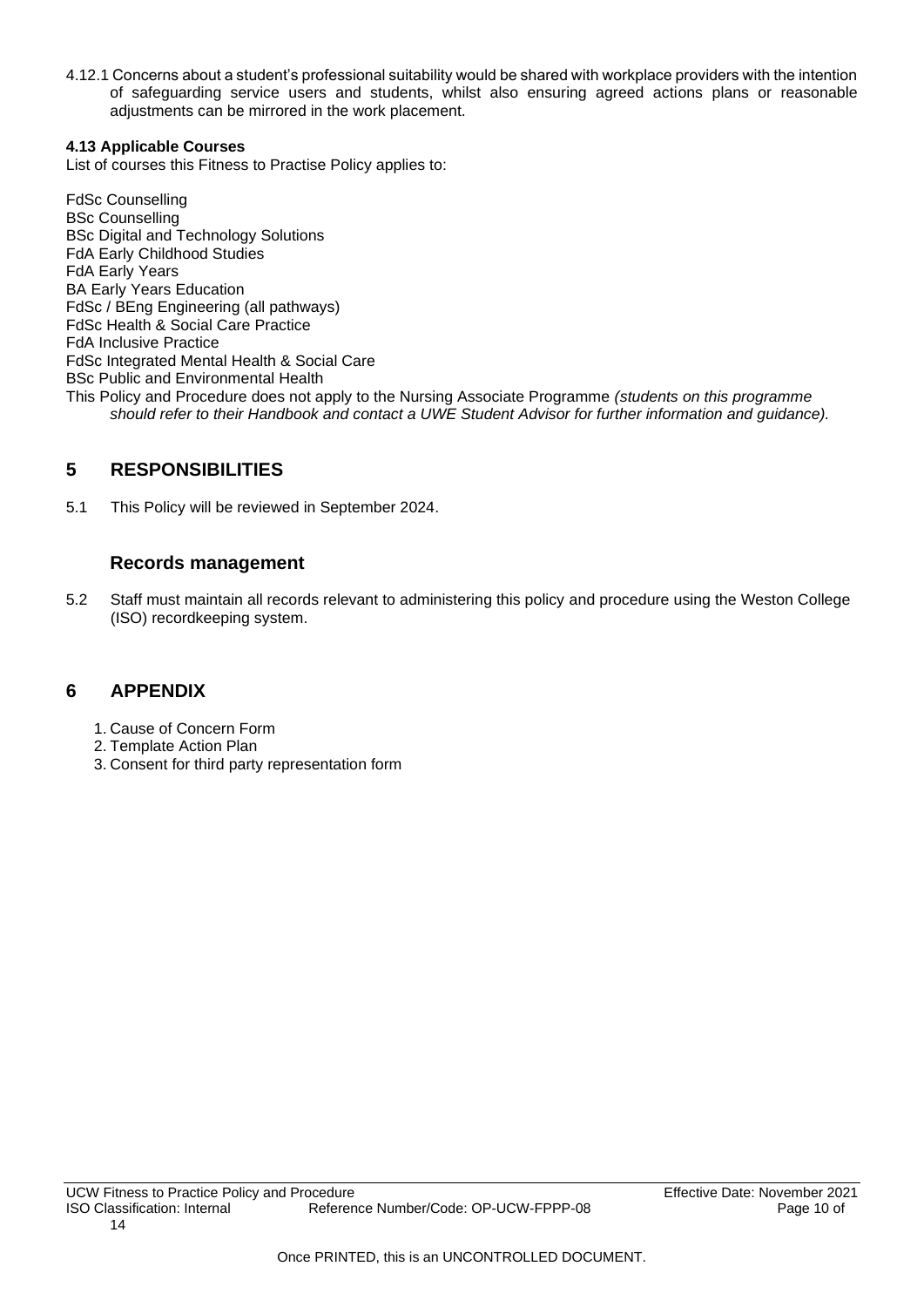

### **Cause of Concern Form**

**(To be completed by the member of staff raising the concern regarding professional suitability)**

| Name:                                                                                       |  |
|---------------------------------------------------------------------------------------------|--|
| Student Name & WS Number:                                                                   |  |
| Course:                                                                                     |  |
| Outline of the Cause of Concern:<br>(Please use additional sheets of<br>paper if necessary) |  |

| Have you discussed this concern with anyone or the student?                                |  |  |
|--------------------------------------------------------------------------------------------|--|--|
|                                                                                            |  |  |
| (Please include dates and summarise the discussions):                                      |  |  |
|                                                                                            |  |  |
|                                                                                            |  |  |
|                                                                                            |  |  |
|                                                                                            |  |  |
|                                                                                            |  |  |
|                                                                                            |  |  |
|                                                                                            |  |  |
|                                                                                            |  |  |
| Have you discussed this concern with any other members of staff or external professionals? |  |  |
| (Please include dates and summarise the discussions):                                      |  |  |
|                                                                                            |  |  |
|                                                                                            |  |  |
|                                                                                            |  |  |
|                                                                                            |  |  |
|                                                                                            |  |  |
|                                                                                            |  |  |

Please complete & return to the HE Academic Registrar Room 017 Winter Gardens or email heart@ucw.ac.uk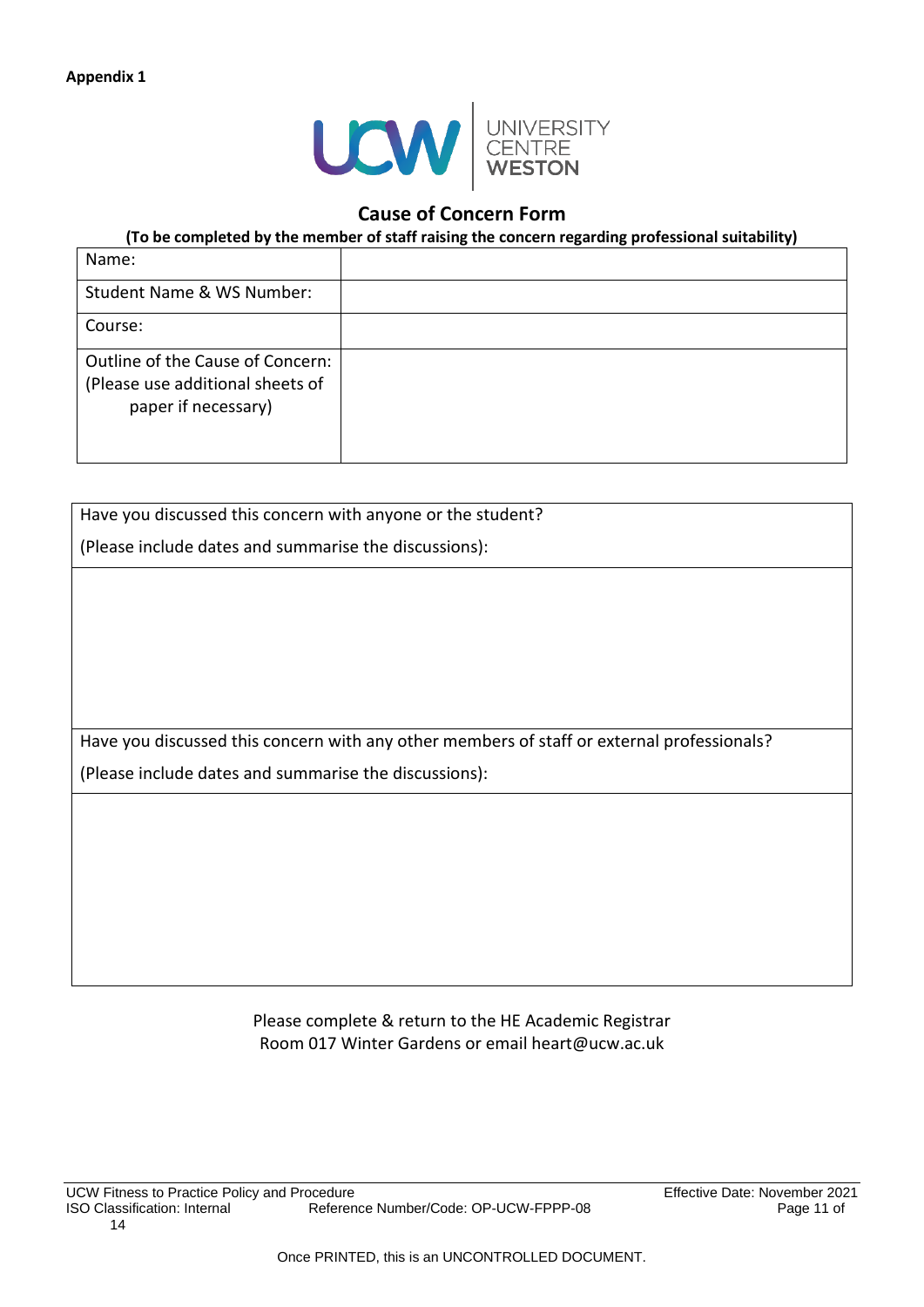# **UCW Fitness to Practice: Action Plan**



Name of Student:

Programme of Study:

WS No: WS No: Action Plan Completed By:

Briefly explain the situation and why fitness to practise has been questioned: Are there any risks identified? (wellbeing/academic): Can anything be done to minimise these risks? (please list the support measures to be put in place): What actions (if any) have been placed on the student: 1. 2. 3. Who will monitor these actions? How often will they be monitored? Has the student disclosed a disability? Does the student have a Disabled Student Allowance (DSA)?

Agreed Review Period for this action plan:

Date of Next Review Meeting:

Signed: (student)

(staff)

| Signed: |
|---------|
|---------|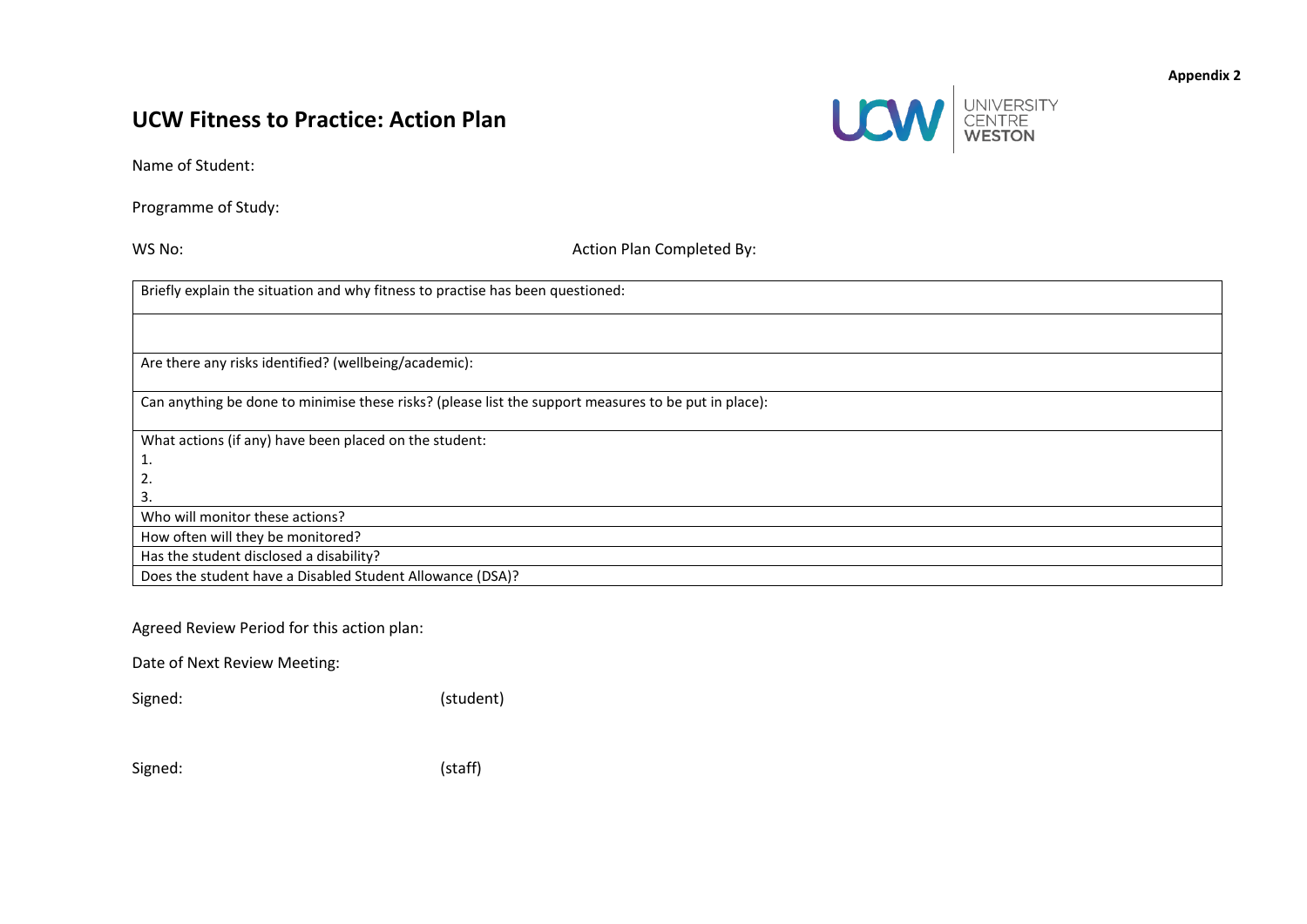

### **Consent for Third Party Representation Form**

| Full name of student:  |  |
|------------------------|--|
| <b>Student Number:</b> |  |
| Course:                |  |
| Contact Number:        |  |
| <b>Email Address:</b>  |  |
|                        |  |

I hereby give my consent for the following named person (name of third party):

To act on my behalf in relation to the concern regarding my professional suitability:

I authorise University Centre Weston to disclose any personal data in relation to the above situation.

Signed:

Please complete & return to the HE Academic Registrar Room 017 Winter Gardens or email [heart@ucw.ac.uk](mailto:he.unit@weston.ac.uk)